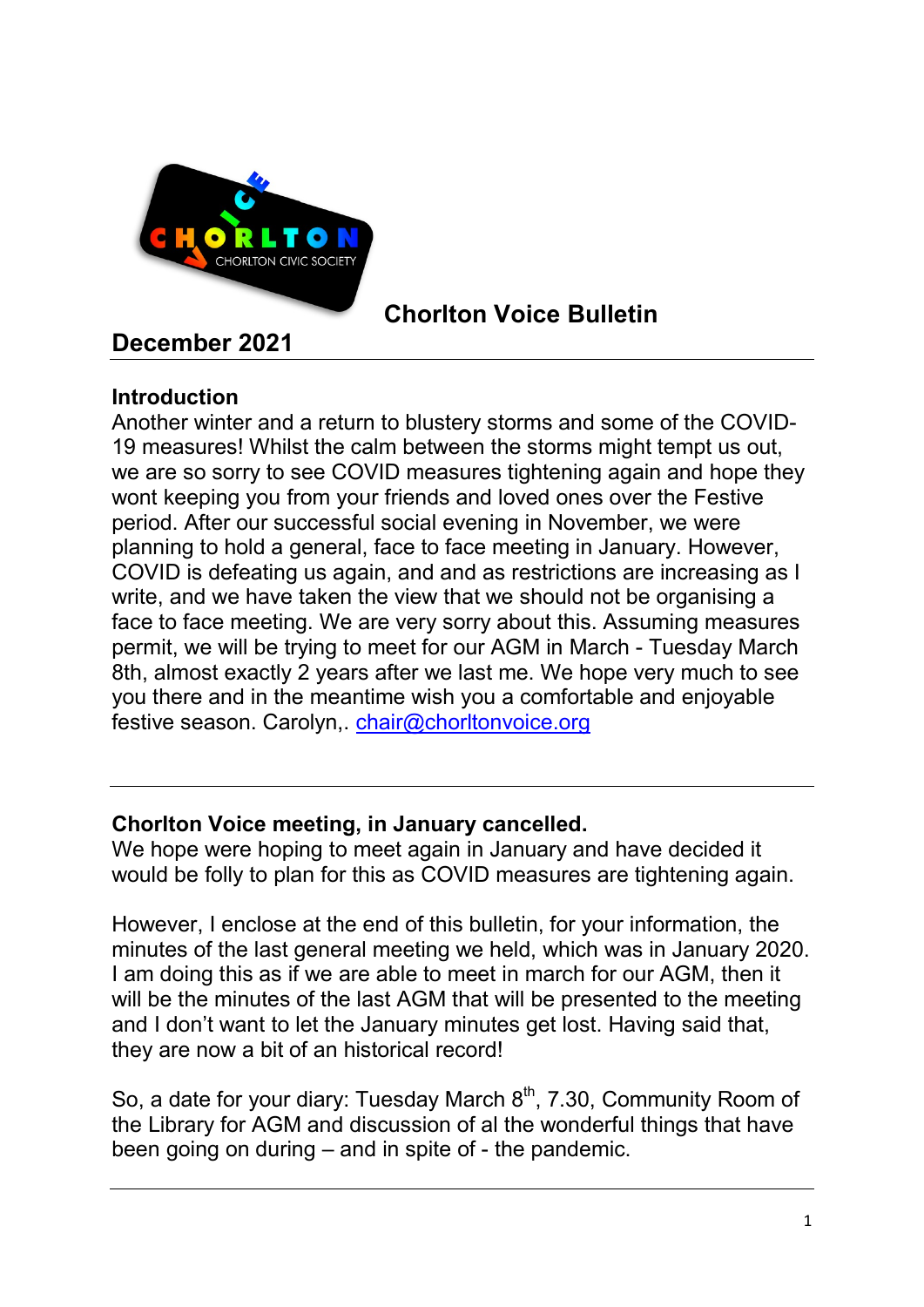As it will be the AGM, we would welcome new Committee members, so please think of standing or of encouraging people you know who might also.

If anyone would like to discuss what being a committee member entails, please do get in touch. Carolyn – chair@chorltonvoice.org

# Planning News

The Committee has continued to scrutinise planning applications – some objections we raise have been upheld, as you will have seen over recent Bulletins, but others have not. Here are the most recent applications we have considered.

Recent planning applications include proposals for a covered first floor seating area at the side of Suburban Green cafe, 60 Beech Road and a request to retain a new shop front and rear extension installed during the conversion of the tanning salon at 422 Barlow Moor Road into a cafe.

Planning permission for the external seating area, canopies and fencing to the side of Lux Lounge restaurant at 380 Barlow Moor Road has been refused on grounds of neighbour nuisance and appearance. The work has already been carried out and we understand that the Council's enforcement team are in talks with the owners.

Permission has also been refused for the change of use of a photography studio at 127B Oswald Road into a dental surgery.

Barrio Coffee Bar at 105 Beech Road has been granted permission to extend use of their outdoor areas until later in the evening.

The City Council has recently been consulting on revised proposals for Hough End Playing fields, having withdrawn their previous application after extensive objections. They anticipate submitting a new application before the end of the year. The modified plans still include a two-storey leisure centre extension to accommodate changing facilities, community room/education space, café facilities, and health and fitness space and creation of an overflow car park. The proposal to install baseball and softball pitches on the northern part of the site have been deleted, with this area now likely to be improved for public open space and habitat enhancement. The size of the proposed fenced, artificial grass pitches has been scaled back, with reference to using "organic infill" in the pitches.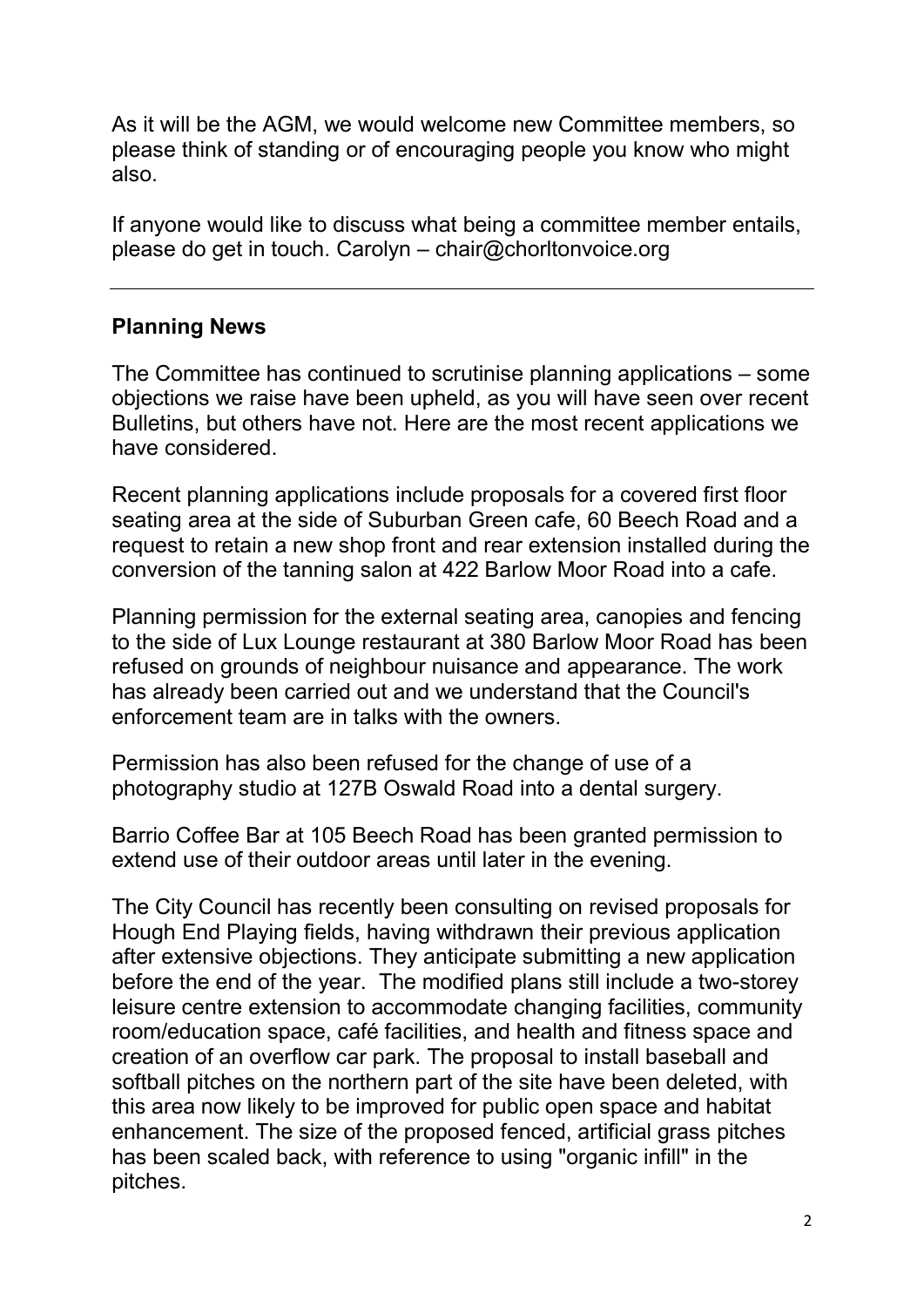Southway Housing Association have also been consulting on their plans for housing on the car park of the Irish Association Social Club on Cross Road. Up to 29 affordable homes are proposed, with views over Beech Road Park and with dedicated parking. The Club has retained ownership of a reduced car park area. Southway also hope to submit a planning application before the end of the year.

The British Muslim Heritage Centre have also been consulting on proposed development of their site on College Road in Whalley Range. The main frontage onto College Road would be untouched, but most of land behind the original college building and fronting onto Clarendon Road would be built upon. The draft plans include a conference hall, lecture theatre and prayer hall with an underground car park for 200 vehicles, 66 apartments, a health centre, fitness centres, offices and a cafe. We don't know when they hope to submit a planning application.

## Chorlton Arts Festival

You can read a review of the 2021 Festival as well as reports of what people said about it via the online feedback and in person during the Festival here. https://chorltonartsfestival.org/review-and-feedback-fromthe-2001-chorlton-arts-festival/

Next year's  $20<sup>th</sup>$  Anniversary Festival will be a month-long Festival :  $29<sup>th</sup>$ April  $-29<sup>th</sup>$  May. Andrew Simpson has kindly agreed to do some digging into the last 20 years. Sign ups will be open from January 2022. We hope you will be able to get to some parts of the Festival. This year we applied for, and got a grant to buy some CV gazebos – here is one in situ as part of the Arts Festival.

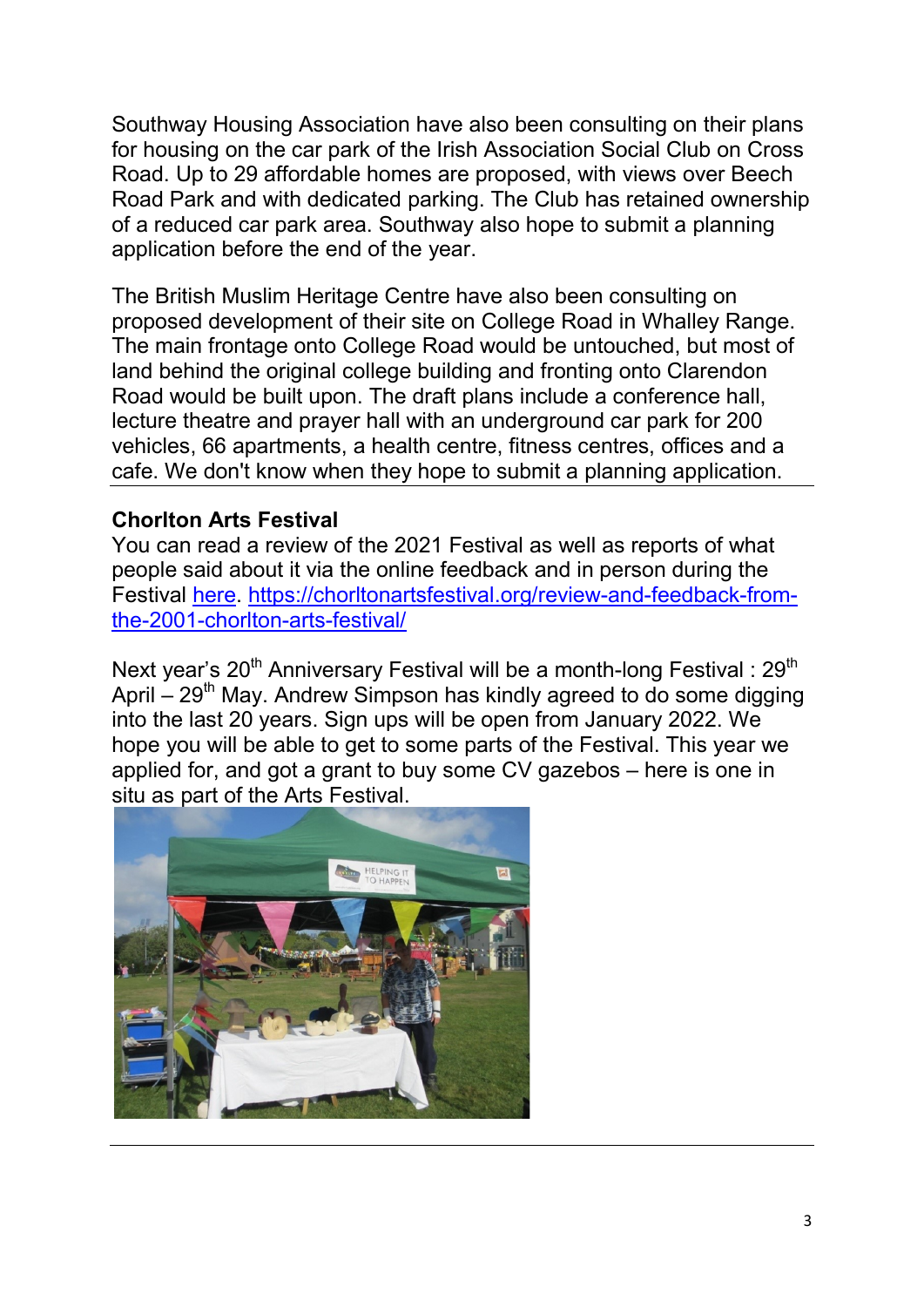# Caldecott Festival in Whitchurch

While I am writing about festivals, on March 19 $^{\rm th}$ 2022, there will be a day long Festival in Whitchurch, all focused around the work of the Victporian illustrator, Randolph Caldecott. Over the last 18 months the organisers have done a huge amount of creative work with schools and elders, running workshops, competitions and art activity, in preparation for what promises to be a good day out. Information from https://www.caldecottfestival.org.uk/about/ https://www.caldecottfestival.org.uk/about/ 2022, there will be a day long Festiv<br>Whitchurch, all focused around the<br>Victporian illustrator, Randolph Cald<br>the last 18 months the organisers h<br>huge amount of creative work with s<br>and elders, running workshops,



## Let's Reimagine Chorlton

The Chorlton Alliance spawned a new discussion group as lockdowns were fading out last year – Let's Reimagine Chorlton meets every other Sunday on Zoom  $-17<sup>th</sup>$  October, 31<sup>st</sup> October etc. Contact Shaun at hello@chorlton.coop to be put on the mailing list for notices of and notes <u>hello@chorlton.coop</u> to be put on the mailing list for notices of a<br>from the meetings. The latest meetings have discussed issues concerned with preparing a Chorlton development Plan as well as for a notice board on Chorlton Green.

## Picture House

No news on the Picture house front board on news on – negotiations are still continuing.

## Manchester to Chorlton Cycle Way

Work recently started on phase 3A of the cycleway -the section between the junction of Upper Chorlton Road and Seymour Grove to the Metrolink bridge. This section, due to be finished in summer 2022, includes a new CYCLOPS junction at the Upper Seymour Grove intersection, full cyclist segregation on both sides of the road that bypass bus stops and parking bays and raised tables to slow traffic, reduce crossing distance and make it easier to cross on foot. the junction of Upper Chorlton Road and Seymour Grove to the<br>Metrolink bridge. This section, due to be finished in summer 2022,<br>includes a new CYCLOPS junction at the Upper Chorlton Road and Grove intersection, full cyclist segregation on both sides of t<br>bypass bus stops and parking bays and raised tables to slov<br>duce crossing distance and make it easier to cross on foot.<br>section yet to be started is the stret

The only section yet to be started is the stretch through the shopping centre, from the Metrolink bridge to Sandy Lane. No start date has been announced for this phase. centre, from the Metrolink bridge to Sandy Lane. No start date has l<br>announced for this phase.<br>The other sections of the route are now either complete or close to

completion.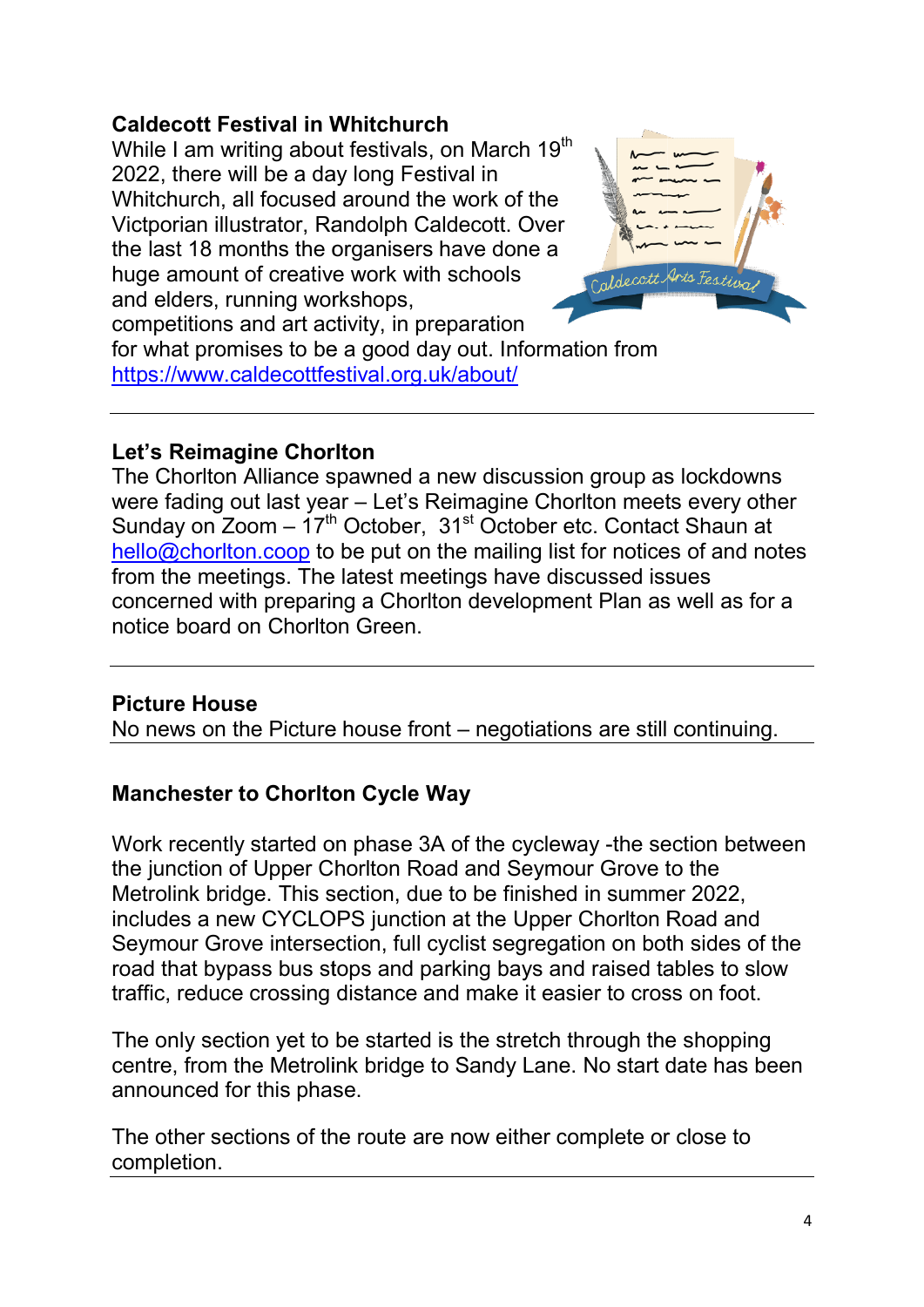# Chorlton Community Garden

We had a good response to our on line consultation. The main findings were:

## Was the garden used?

The majority of people (45%) responding to the consultation were aware of the garden but had never used it. Some had tried to use it but always found it locked (20%) . A similar proportion (21%) used the garden occasionally in the past and a small number of people (8%) did not know it was there. An even smaller number of people reported that they had used the garden several times a year.

## What has the garden been used for?

People have used it in the past for socialising, a place of calm and rest; visiting to admire the plants or to take fruit; doing gardening and maintenance and plant swop; displaying craft or art; attend a community event; and appreciating it through locked gates as they walk past.

## What functions or facilities might a renovated garden have?

There were lots of ideas for facilities, underpinned by a concern to make the garden safe and not be vandalised.. These included garden furniture – moveable benches, table, cover for inclement weather; lighting for evening time; litter bins; access to toilets; even a mobile refreshment stall, bandstand and mini wooden tree swing. Attracting wildlife and pollinators and biodiversity was important – so a planting of different varieties of flowers, vegetables and fruit as well as herbs that could be shared, as well as birdbaths, bird boxes and so on. Access for all should inform the landscaping, planting as well as plant labelling, signage and an information board. Above all the garden should be open to the public.

Functions suggested were for the garden to become a green hub: a place for sharing, experimenting, learning about and swopping plants. Ideas for growing vegetables and fruit included donating produce to local food banks. The garden could be a place for both informal and more formal meetings, of friends, clubs and societies; and a place of learning with workshops and activities geared around gardening and other activities. Other ideas were for the garden to be a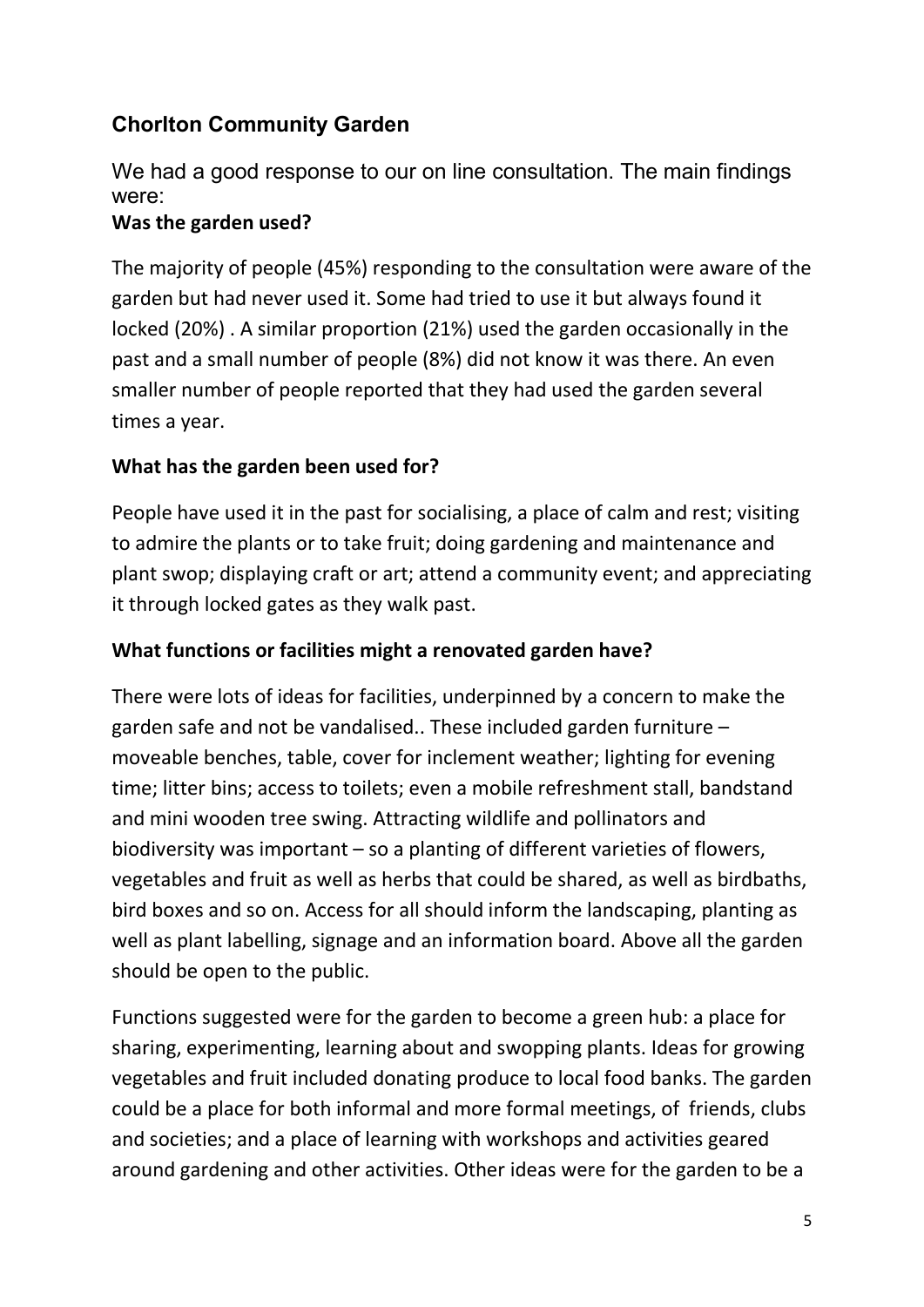place for art and culture: to mount exhibitions, host buskers and have readings and performances. A Chorlton soapbox was suggested for the sharing of ideas. As a place for wellbeing, socialising and meeting up with friends or just having a rest, ideas mirrored the uses to which the garden has already been put: somewhere to rest in a tranquil place inthre centre of Chorlton; to allow children to play; to read or talk; or just to be.

We have done an audit of the plants still surviving in the garden. We have joined a network of community growing projects, Growing Manchester, supported by Grow the City, which should be a great help. https://www.sowthecity.org/growing%20manchester%20programme.htm We have also applied for a Lottery grant and are in discussion with them over some incomprehensible feedback.

We also ran a stall at the November makers' market and signed up at least one new member to Chorlton Voice!

## Carbon Action Plans

COP26 came and went in Glasgow at the beginning of November – the outcomes can be found here https://ukcop26.org/the-conference/cop26 outcomes/

 Meanwhile, each ward in Manchester has to prepare a Carbon Action Plan – these are due to be published by the end of the year. Ward Councillors hand neighbourhood officers have done alot to bring residents together to identify priorities for each Ward plan. If you have not been involved in your ward action plan and would like to be, please contact one of your councillors.

## Chorlton Ward:

John Hacking: cllr.j.hacking@manchester..gov.uk Eve Holt: cllr.eve.holt@manchester.gov.uk Matthew Benham: cllr.mathew.benham@manchester.gov.uk (who has recently replaced Matt Strong)

## Chorlton Park Ward

Joanna Midgley cllr.j.midgley@manchester.gov.uk (who has recently been elected Deputy Leader of the Council)

Mandie Shilton Godwn cllr.mandie.shiltongodwin@manchester.gov.uk Dave Rawson cllr.dave.rawson@mancheseter.gov.uk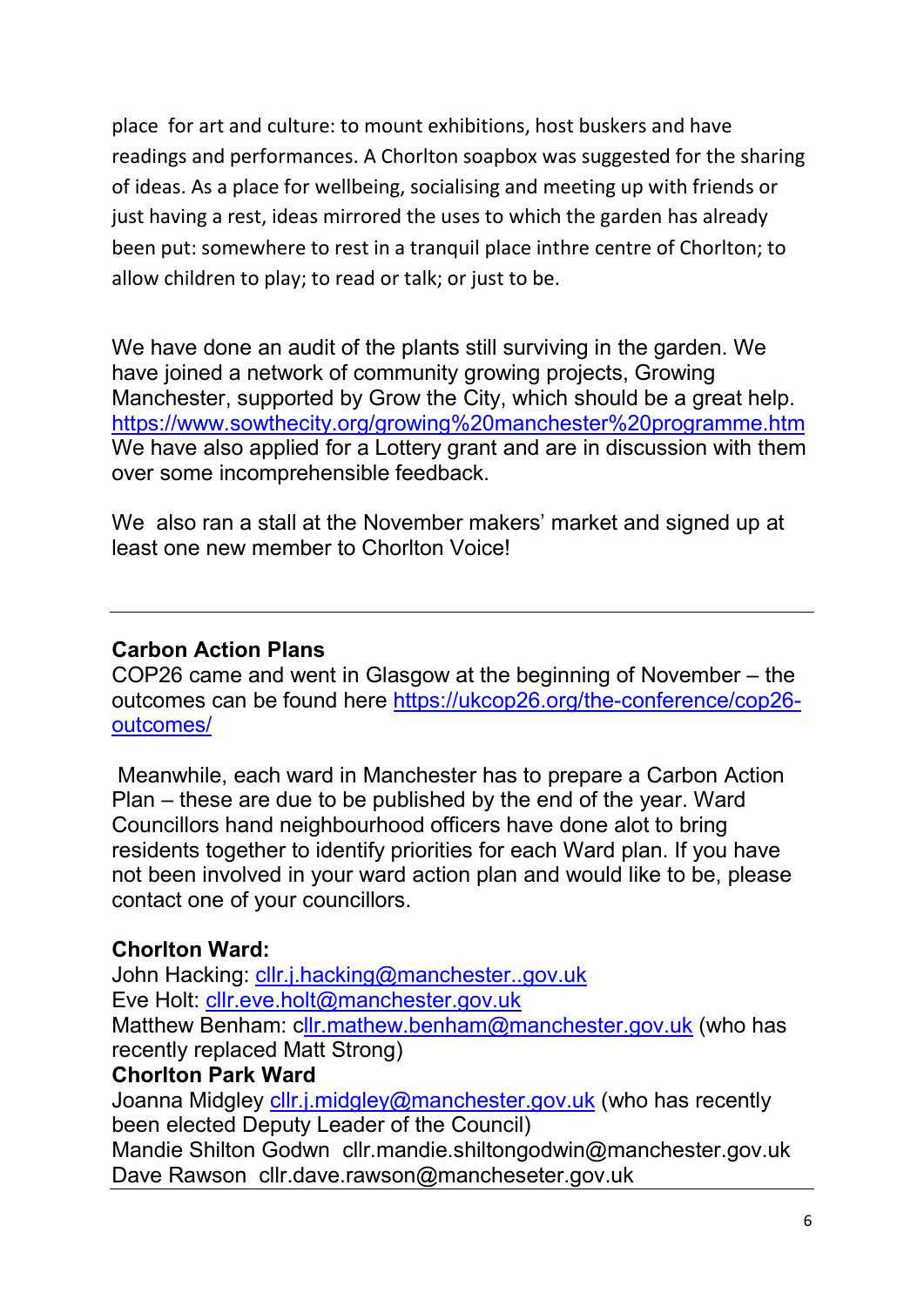## Chorlton Open Gardens

The popular Chorlton Open Gardens is planning to return for a two day weekend at the end of June –  $25<sup>th</sup>$  and  $26<sup>th</sup>$ . So, if you are one of the people who wishes you could get round all the gardens, or even if you are not, this year, you might be able to! Lots of information and videos of some of the gardens from last year, when we weren't able to view them in person can be found at https://m.facebook.com/Chorlton-Open-Gardens-389010061112623/

You still have time to put your garden into the scheme – contact chorltonopengardens@gmail.com

## Ideas for getting ore people involved

We would dearly like to get more people actively incvolved n the Civic Society. If you would like to be more actively involved please do contact us at chair@chorltonvoice.org

If you have any ideas for how to stimulate the interests of residents in getting involved with Chorlton Voice, again, do pass them on.

## Ideas for meeting

If you have any ideas or requests for Chorlton Voice meetings – speakers or activities, please let Cath know. Catherine.Brownhill@ntlworld.com

# Minutes of meeting January 14<sup>th</sup> 2020

## Chorlton Voice

#### Minutes of the meeting held on Tuesday 14 January 2020, 7.30pm

#### Chorlton-cum-Hardy Library

19 members present. Apologies received from Terrence MacNicol and Councillors Joanna Midgely and Mandy Shilton-Goodwin.

#### Christmas Window Displays:

The winners of the 2019 window competition were announced:

Beech Road (Mary Paul Cup):

- Runners-up: Floral Affairs and Love Lucy
- Winner: Curious Fox

Chorlton (Chorlton Cup):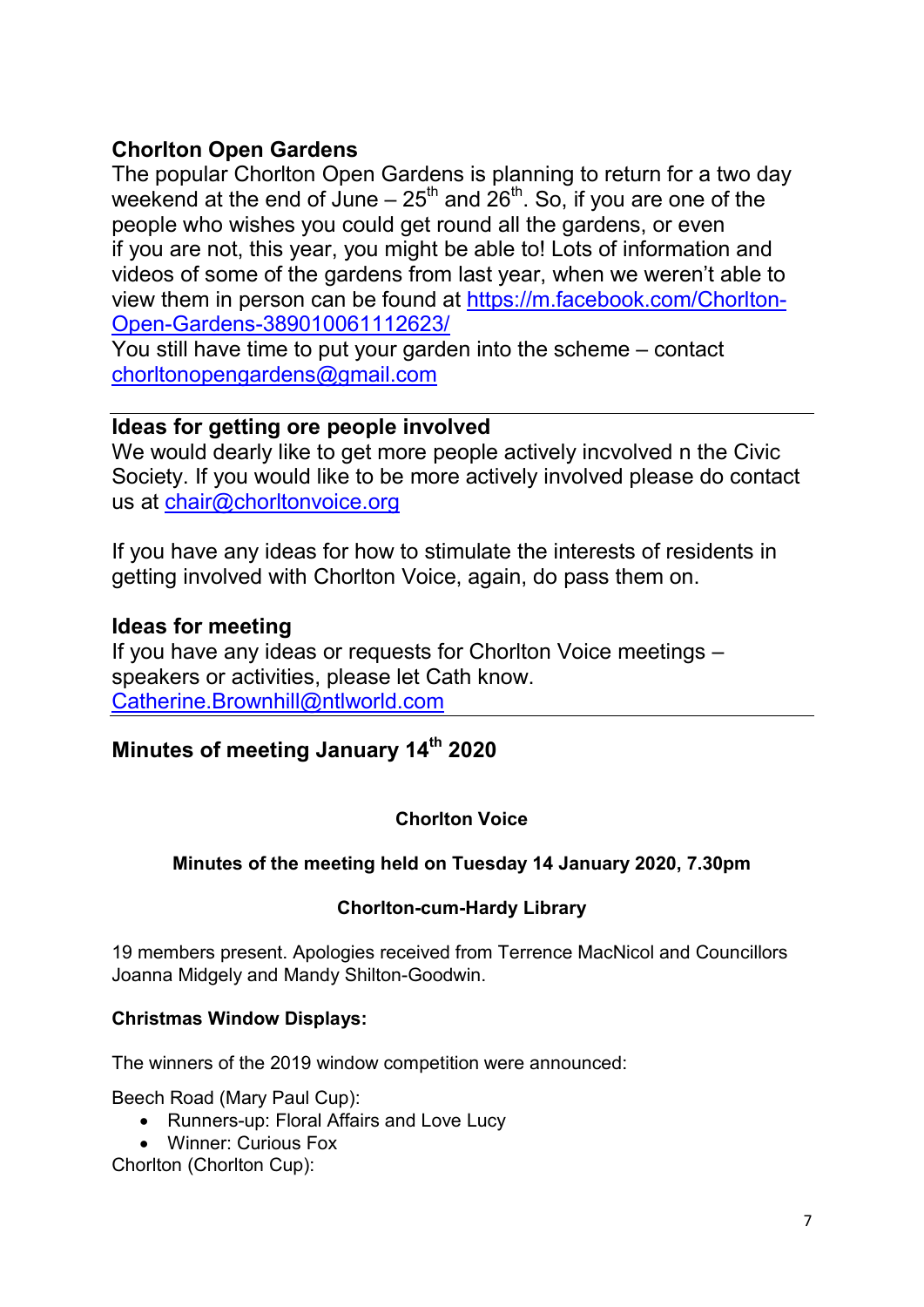- Runners-up: Fosters Cycles, Out of the Blue and Vision Care
- Winner: Chorlton Bookshop

The judges were thanked for their efforts.

#### Speaker: from Emmeline's Pantry

We had an interesting talk about the work of Emmeline's Pantry, a charity run by women for women in need, ensuring they are provided with the best possible support.

The charity has been running for eight years, originally based at the Pankhurst Centre in the City Centre, but increasingly outgrew the space available. They are now based in the former Sure Start Centre in Chorlton Park. They moved in, in April 2019, with a five year lease from the Council.

Their core service is as a food bank for women. They differ from other food banks in providing fresh food and clothing, cosmetics, baby goods, pet food etc. They also run a food pantry, a membership based service aimed at helping all local women and families that may be struggling to feed or clothe everyone. They work with 62 organisations who refer women to the food bank.

Since moving to Chorlton Park, they have had a 43% increase in footfall, both from local people and city-wide. Most days, the centre is women-only, but Thursday sessions are mixed gender. They also work with Sure Start, who run parents and toddlers sessions from the centre.

They rely on donations (mostly through the Facebook page) to keep the charity going and are having a Jamboree event on  $8<sup>th</sup>$  March. If anyone would like to visit the project, Mondays, Tuesday mornings, Wednesday, Thursday afternoons are the best time to visit.

#### Planning Issues:

- Permission has been granted for the use of 518 Wilbraham Road as a bar, for the new school at Hough End and for the redevelopment of 419 – 412 Barlow Moor Road with apartments.
- The Council have declined to determine the application by Tutku Cafe, 428 Barlow Moor Road, to retain the canopy they built without permission, as it is subject of an enforcement notice.
- An application has been submitted to use the pawnbrokers at 448 Wilbraham Road as a hot foot takeaway. The proposal does not comply with the policy on clustering of takeaways. It was agreed to lodge an objection.
- Demolition of the unlawful extension to the former Post Office Cafe is mostly complete, but reinstatement of the original building facade and forecourt is stalled. Council officers are still pursuing completion.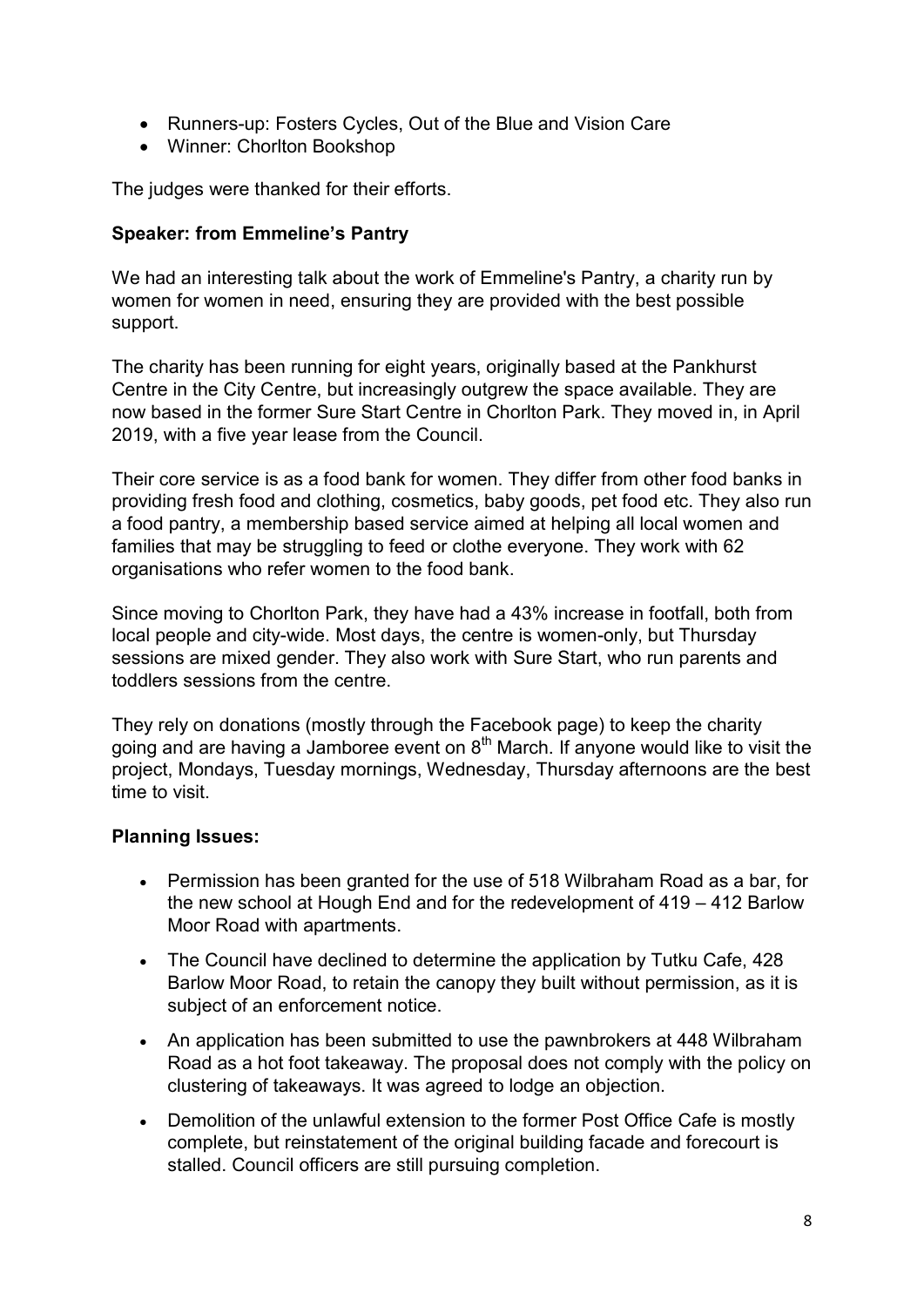The Council are expected to launch consultation on issues to be taken account in a planned update to the city-wide planning strategy.

### Chorlton Developments:

Co-op Funeral Home (Steve Goslyn reported): The Community Land Trust submitted a bid to the Co-op, following a very successful crowd-funding appeal, in partnership with developers Generate. However, they have been told that the Co-op have accepted the bid from Churchill Homes, who plan to demolish the building and develop retirement homes, subject to their getting planning permission. The Land Trust are holding a public meeting on  $30<sup>th</sup>$  January to discuss their next steps. Thought is being given to applying for the building to be listed.

Chorlton Park: The Friends Group are planning to plant 300 new trees including a new avenue from the school to the playground.

The Vital and Viable Chorlton Report, prepared by the Metropolitan University has been published. Among its conclusions are that better promotion of the shopping centre and waymarking within it are needed. Chorlton Voice has helped set up the Chorlton Alliance to co-ordinate the work of local groups and further discussion of the report will be undertaken by the Alliance.

Climate Action Plans for both Chorlton wards are being developed.

Jenny Slee proposed a new project: Civic Society volunteers have previously helped with door-to-door consultation in streets where there are opportunities to plant new street trees. Funding is potentially available for new planting, and it is proposed to repeat the excercise. if there are any new volunteers, please contact Jenny on 07570 879 091. Alternatively contact any of the councillors re new trees or trees that need replacing.

Members are reminded that the Council will stop applying weed killer on stretches of pavement where all residents agree. Inform Pete Whitely of the agreement to stop weedkilling – p.whitely@manchester.gov.uk

#### Events:

- Save Ryebank Fields are holding a wassail and fruit tree planting on 17<sup>th</sup> January.
- Chorlton Lifesavers are holding defibrillator training at the Bowling Green PH on 3<sup>rd</sup> February.
- A talk on dementia research is at Chorlton Central Church on  $4<sup>th</sup>$  February.
- Fair Trade Fortnight is from  $24^{th}$  February to  $8^{th}$  March.
- Chorlton Voice's Annual General meeting is on Tuesday  $10<sup>th</sup>$  March.